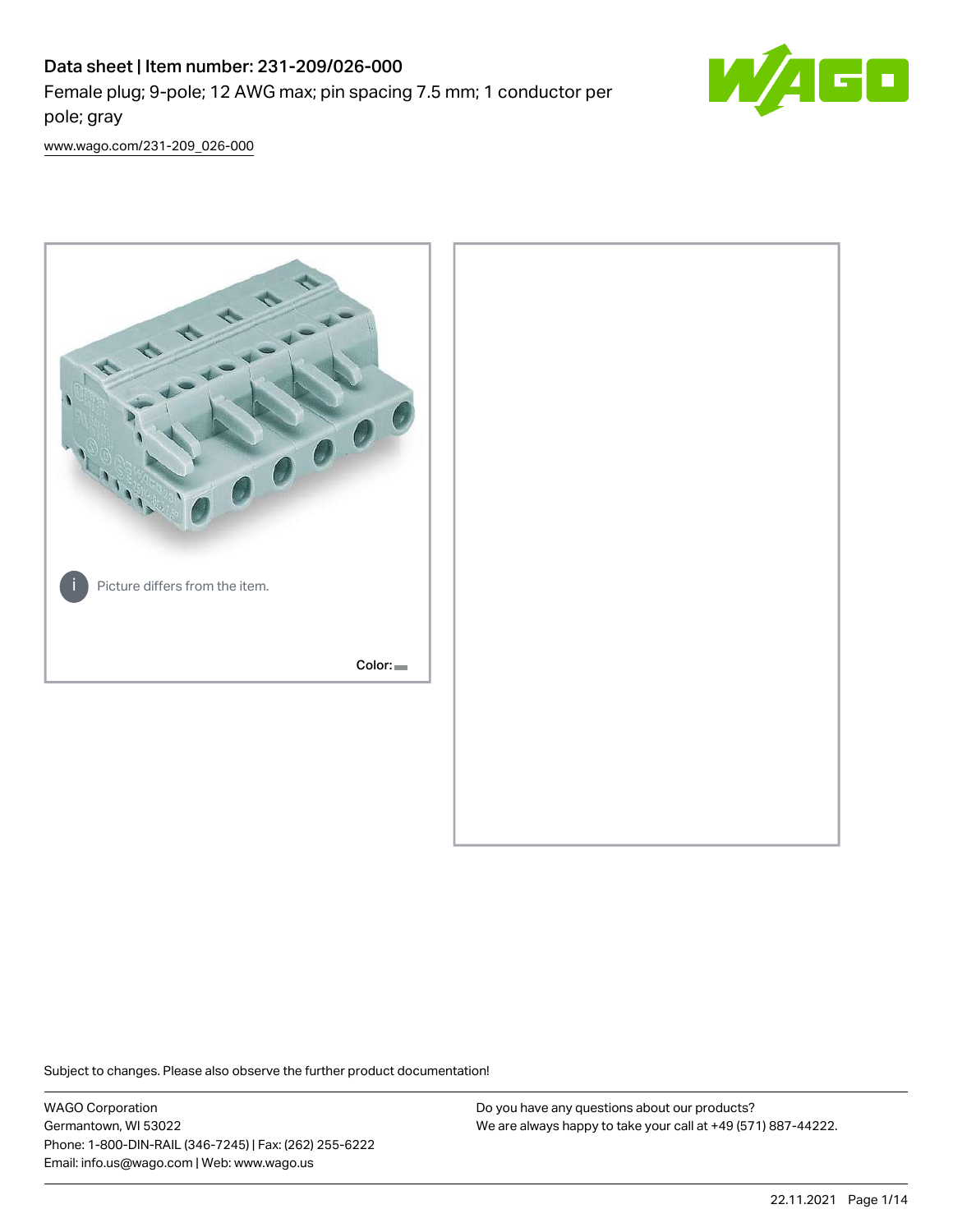

Dimensions in mm

 $L =$  (pole no.  $-1$ ) x pin spacing  $+5$  mm  $+ 1.5$  mm

2- to 3-pole female connectors – one latch only

#### Item description

- **Universal connection for all conductor types**
- Easy cable pre-assembly and on-unit wiring via vertical and horizontal CAGE CLAMP<sup>®</sup> actuation  $\blacksquare$
- $\blacksquare$ Integrated test ports
- $\blacksquare$ With coding fingers

Subject to changes. Please also observe the further product documentation! Data

WAGO Corporation Germantown, WI 53022 Phone: 1-800-DIN-RAIL (346-7245) | Fax: (262) 255-6222 Email: info.us@wago.com | Web: www.wago.us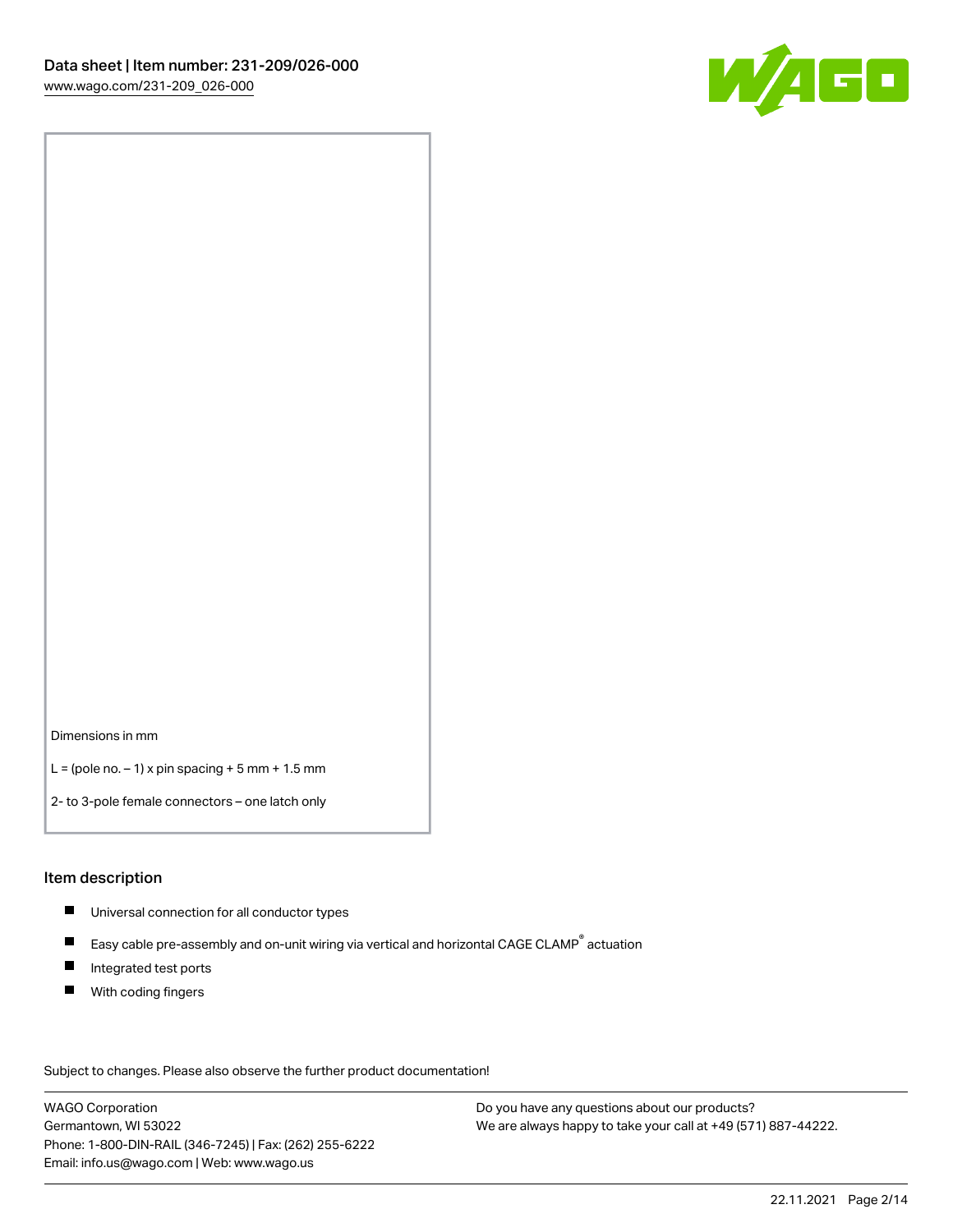

# Data Notes

| Safety information 1 | The MCS-MULTI CONNECTION SYSTEM includes connectors<br>without breaking capacity in accordance with DIN EN 61984. When<br>used as intended, these connectors must not be connected<br>/disconnected when live or under load. The circuit design should<br>ensure header pins, which can be touched, are not live when<br>unmated. |
|----------------------|-----------------------------------------------------------------------------------------------------------------------------------------------------------------------------------------------------------------------------------------------------------------------------------------------------------------------------------|
| Variants:            | Gold-plated or partially gold-plated contact surfaces<br>Other versions (or variants) can be requested from WAGO Sales or<br>configured at https://configurator.wago.com/                                                                                                                                                         |

## Electrical data

# IEC Approvals

| Ratings per                 | IEC/EN 60664-1                                                        |
|-----------------------------|-----------------------------------------------------------------------|
| Rated voltage (III / 3)     | 500 V                                                                 |
| Rated surge voltage (III/3) | 6 <sub>kV</sub>                                                       |
| Rated voltage (III/2)       | 630 V                                                                 |
| Rated surge voltage (III/2) | 6 <sub>kV</sub>                                                       |
| Nominal voltage (II/2)      | 1000V                                                                 |
| Rated surge voltage (II/2)  | 6 <sub>kV</sub>                                                       |
| Rated current               | 16A                                                                   |
| Legend (ratings)            | $(III / 2)$ $\triangle$ Overvoltage category III / Pollution degree 2 |

# UL Approvals

| Approvals per                  | UL 1059 |
|--------------------------------|---------|
| Rated voltage UL (Use Group B) | 300 V   |
| Rated current UL (Use Group B) | 15 A    |
| Rated voltage UL (Use Group D) | 300 V   |
| Rated current UL (Use Group D) | 10 A    |

# Ratings per UL

| Rated voltage UL 1977 | 300 V |
|-----------------------|-------|
| Rated current UL 1977 |       |

#### CSA Approvals

Approvals per CSA

Subject to changes. Please also observe the further product documentation!

| <b>WAGO Corporation</b>                                | Do you have any questions about our products?                 |
|--------------------------------------------------------|---------------------------------------------------------------|
| Germantown, WI 53022                                   | We are always happy to take your call at +49 (571) 887-44222. |
| Phone: 1-800-DIN-RAIL (346-7245)   Fax: (262) 255-6222 |                                                               |
| Email: info.us@wago.com   Web: www.wago.us             |                                                               |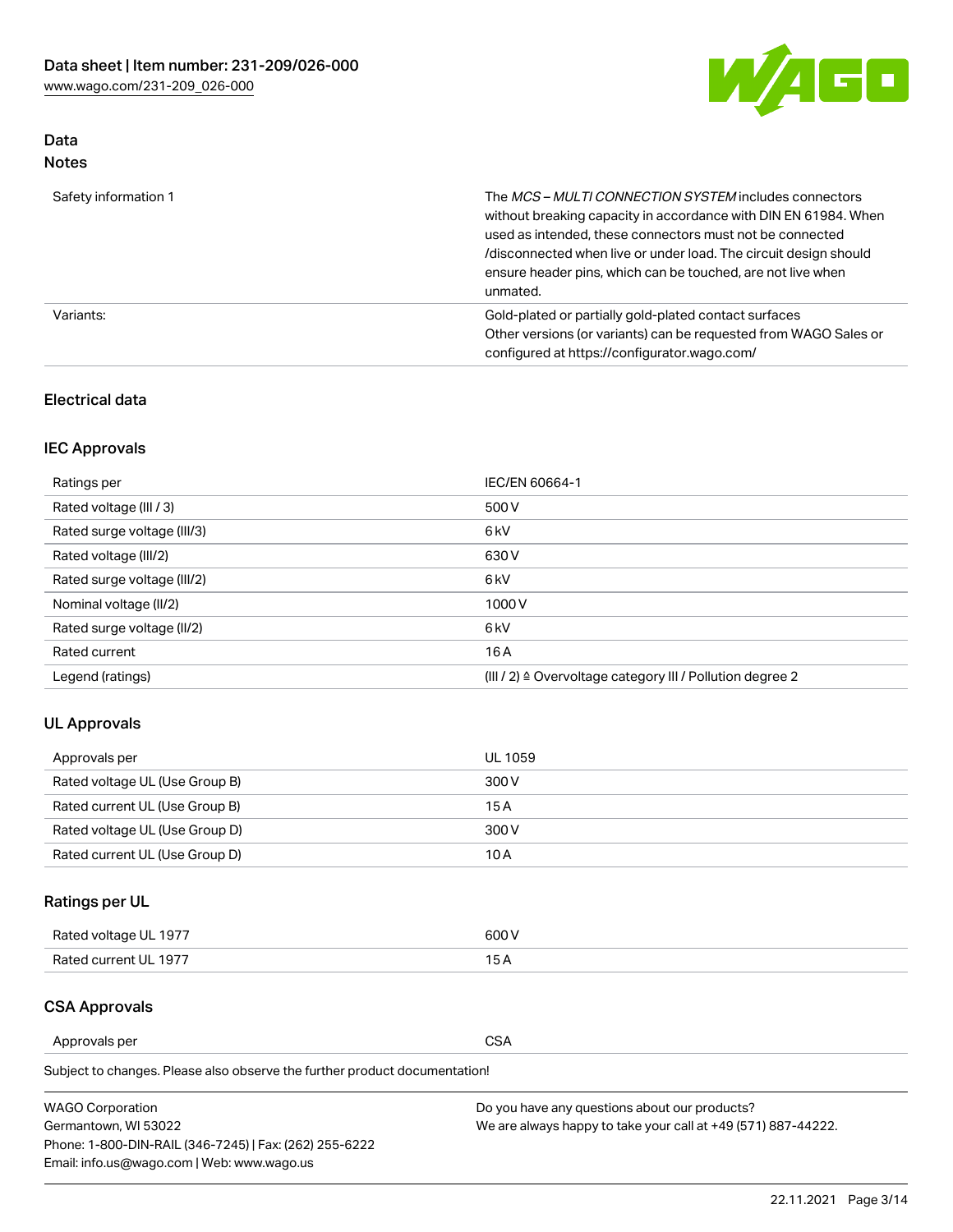

| Rated voltage CSA (Use Group B) | 300 V |
|---------------------------------|-------|
| Rated current CSA (Use Group B) | 15 A  |
| Rated voltage CSA (Use Group D) | 300 V |
| Rated current CSA (Use Group D) | 10 A  |

#### Connection data

| Total number of connection points |  |
|-----------------------------------|--|
| Total number of potentials        |  |
| Number of connection types        |  |
| Number of levels                  |  |

#### Connection 1

| Connection technology                             | CAGE CLAMP <sup>®</sup>                 |
|---------------------------------------------------|-----------------------------------------|
| Actuation type                                    | Operating tool                          |
| Solid conductor                                   | $0.082.5$ mm <sup>2</sup> / 28  12 AWG  |
| Fine-stranded conductor                           | $0.08$ 2.5 mm <sup>2</sup> / 28  12 AWG |
| Fine-stranded conductor; with insulated ferrule   | $0.251.5$ mm <sup>2</sup>               |
| Fine-stranded conductor; with uninsulated ferrule | $0.252.5$ mm <sup>2</sup>               |
| Strip length                                      | 89 mm / 0.31  0.35 inch                 |
| Number of poles                                   | 9                                       |
| Conductor entry direction to mating direction     | 0°                                      |

# Physical data

| Pin spacing | 7.5 mm / 0.295 inch   |
|-------------|-----------------------|
| Width       | 66.5 mm / 2.618 inch  |
| Height      | 14.3 mm / 0.563 inch  |
| Depth       | 26.45 mm / 1.041 inch |

# Plug-in connection

| Contact type (pluggable connector) | Female connector/socket |
|------------------------------------|-------------------------|
| Connector (connection type)        | for conductor           |
| Mismating protection               | No.                     |
| Locking of plug-in connection      | Without                 |

### Material data

Color and the color of the color of the color of the color of the color of the color of the color of the color

Subject to changes. Please also observe the further product documentation! Material group I

| <b>WAGO Corporation</b>                                | Do you have any questions about our products?                 |
|--------------------------------------------------------|---------------------------------------------------------------|
| Germantown, WI 53022                                   | We are always happy to take your call at +49 (571) 887-44222. |
| Phone: 1-800-DIN-RAIL (346-7245)   Fax: (262) 255-6222 |                                                               |
| Email: info.us@wago.com   Web: www.wago.us             |                                                               |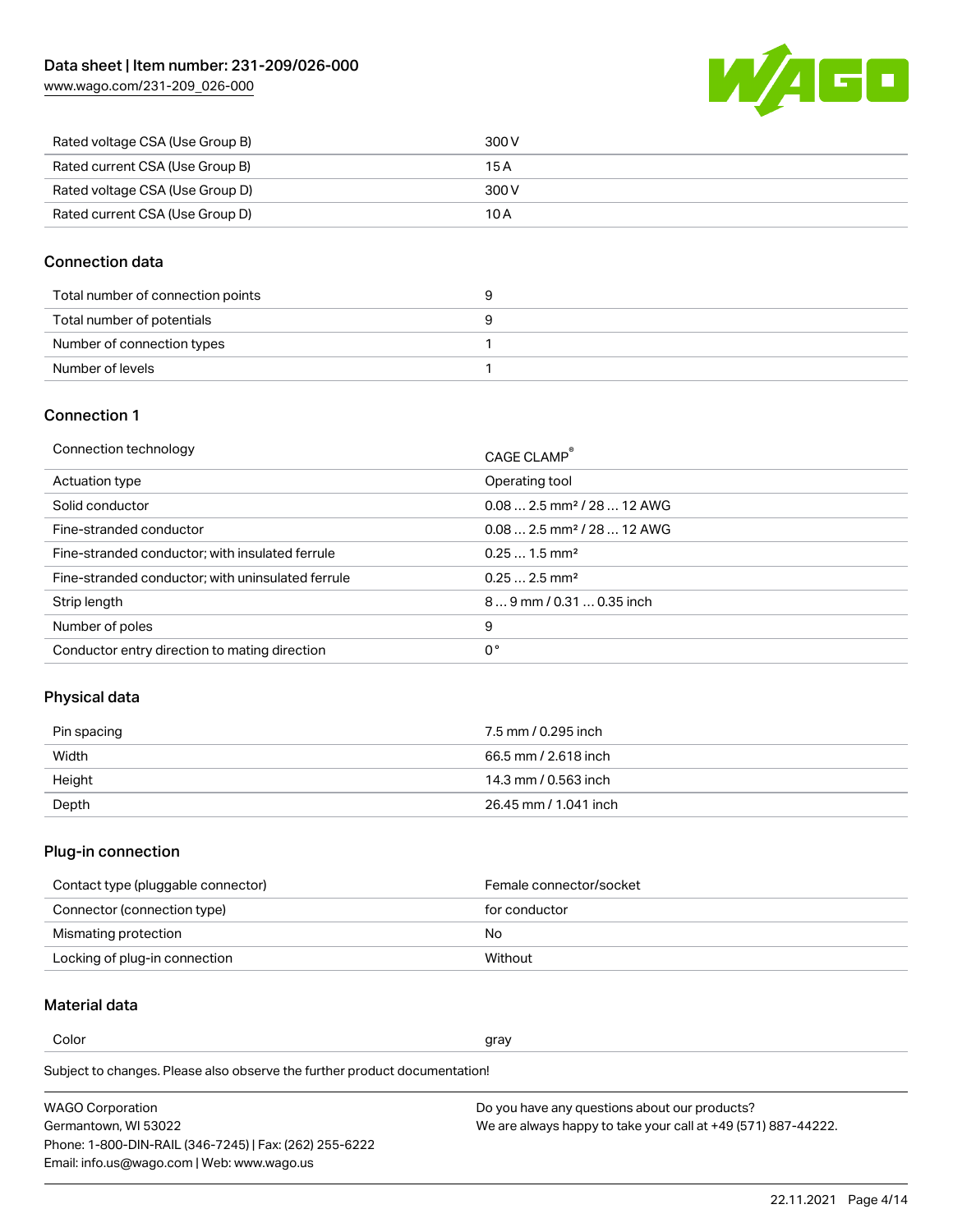

| Material group              |                                   |
|-----------------------------|-----------------------------------|
| Insulation material         | Polyamide (PA66)                  |
| Flammability class per UL94 | V <sub>0</sub>                    |
| Clamping spring material    | Chrome nickel spring steel (CrNi) |
| Contact material            | Copper alloy                      |
| Contact plating             | tin-plated                        |
| Fire load                   | 0.309 MJ                          |
| Weight                      | 18.7 g                            |
|                             |                                   |

# Environmental requirements

| Limit temperature range | $-60+85 °C$ |  |
|-------------------------|-------------|--|
|-------------------------|-------------|--|

### Commercial data

| Product Group         | 3 (Multi Conn. System) |
|-----------------------|------------------------|
| PU (SPU)              | 25 Stück               |
| Packaging type        | box                    |
| Country of origin     | <b>DE</b>              |
| <b>GTIN</b>           | 4044918344371          |
| Customs tariff number | 8536694040             |

# Approvals / Certificates

#### Country specific Approvals

| Logo                  | Approval                                                                   | <b>Additional Approval Text</b> | Certificate<br>name |
|-----------------------|----------------------------------------------------------------------------|---------------------------------|---------------------|
|                       | CВ<br>DEKRA Certification B.V.                                             | IEC 61984                       | NL-39756            |
|                       | <b>CSA</b><br>DEKRA Certification B.V.                                     | C22.2                           | 1466354             |
| EMA<br>EUR            | <b>KEMA/KEUR</b><br>DEKRA Certification B.V.                               | EN 61984                        | 2190761.01          |
| <b>Ship Approvals</b> |                                                                            |                                 |                     |
| Logo                  | Approval                                                                   | <b>Additional Approval Text</b> | Certificate<br>name |
|                       | <b>ABS</b>                                                                 | $\overline{\phantom{a}}$        | $19 -$              |
|                       | Subject to changes. Please also observe the further product documentation! |                                 |                     |

| <b>WAGO Corporation</b>                                | Do you have any questions about our products?                 |
|--------------------------------------------------------|---------------------------------------------------------------|
| Germantown, WI 53022                                   | We are always happy to take your call at +49 (571) 887-44222. |
| Phone: 1-800-DIN-RAIL (346-7245)   Fax: (262) 255-6222 |                                                               |
| Email: info.us@wago.com   Web: www.wago.us             |                                                               |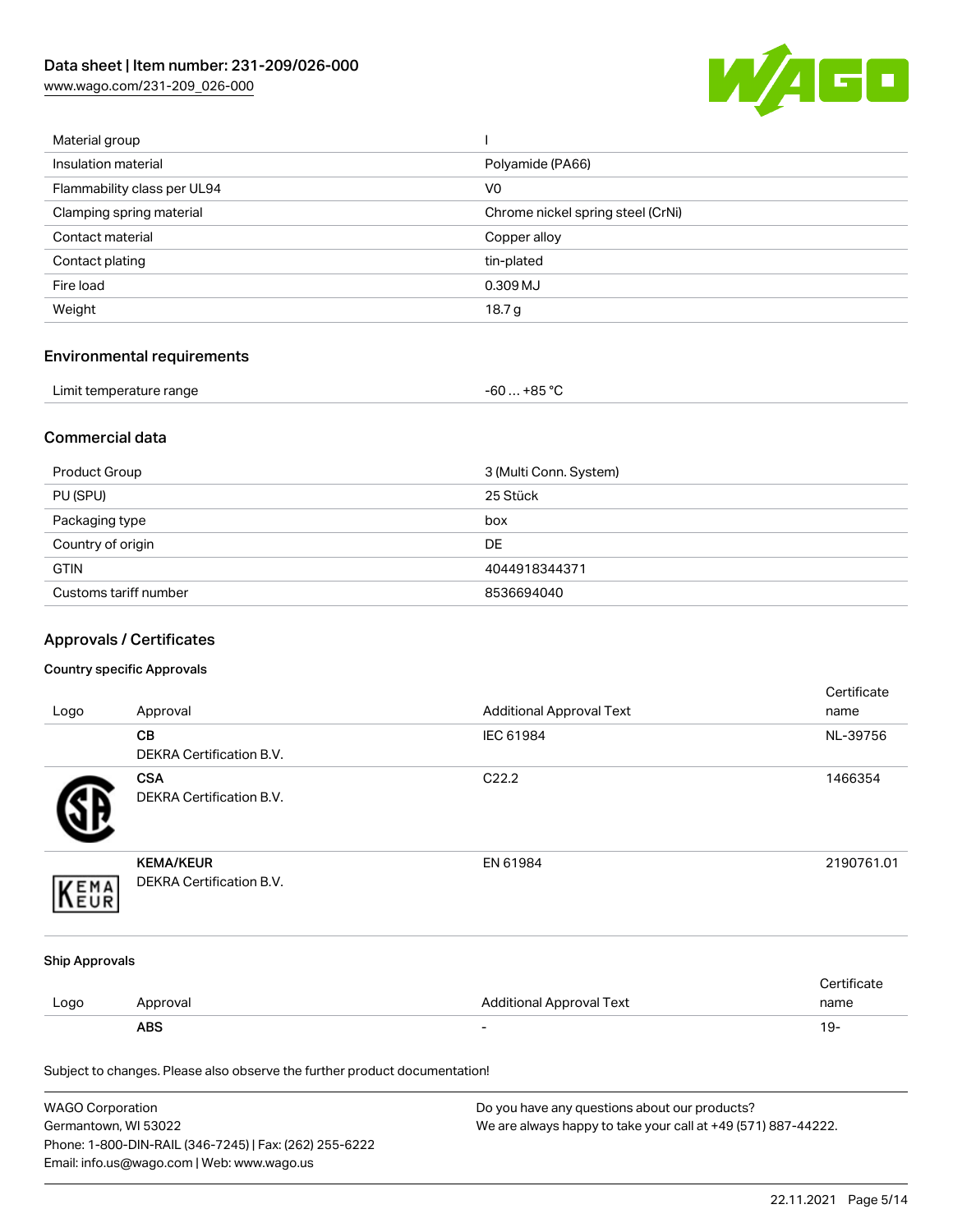Underwriters Laboratories Inc.



| ABS                 | American Bureau of Shipping                             |                                 | HG1869876-<br><b>PDA</b> |
|---------------------|---------------------------------------------------------|---------------------------------|--------------------------|
| <b>BUREAU</b>       | BV<br>Bureau Veritas S.A.                               | IEC 60998                       | 11915/D0<br>BV           |
|                     | <b>DNV GL</b><br>Det Norske Veritas, Germanischer Lloyd |                                 | TAE000016Z               |
| <b>UL-Approvals</b> |                                                         |                                 |                          |
|                     |                                                         |                                 | Certificate              |
| Logo                | Approval                                                | <b>Additional Approval Text</b> | name                     |
|                     | UR                                                      | <b>UL 1059</b>                  | E45172                   |
|                     | Underwriters Laboratories Inc.                          |                                 |                          |
|                     | <b>UR</b>                                               | <b>UL 1977</b>                  | E45171                   |

# Counterpart

Phone: 1-800-DIN-RAIL (346-7245) | Fax: (262) 255-6222

Email: info.us@wago.com | Web: www.wago.us

|                         | Item no.231-239/001-000                                                                                                |                                                               |                                   |  |
|-------------------------|------------------------------------------------------------------------------------------------------------------------|---------------------------------------------------------------|-----------------------------------|--|
|                         | Male header; 9-pole; THT; 1.0 x 1.0 mm solder pin; straight; pin spacing 7.5 mm; gray                                  |                                                               | www.wago.com/231-239/001-000      |  |
|                         | Item no.231-239/001-000/105-604                                                                                        |                                                               | www.wago.com/231-239/001-000/105- |  |
|                         | Male header; 9-pole; THR; 1.0 x 1.0 mm solder pin; straight; pin spacing 7.5 mm; black                                 |                                                               | 604                               |  |
|                         | Item no.231-269/001-000                                                                                                |                                                               |                                   |  |
|                         | Male header; 9-pole; THT; 1.2 x 1.2 mm solder pin; straight; pin spacing 7.5 mm; gray                                  |                                                               | www.wago.com/231-269/001-000      |  |
|                         | Item no.231-239/001-000/105-604/997-409                                                                                |                                                               | www.wago.com/231-239/001-000/105- |  |
|                         | Male header; 9-pole; THR; 1.0 x 1.0 mm solder pin; straight; pin spacing 7.5 mm; in tape-and-<br>reel packaging; black |                                                               | 604/997-409                       |  |
|                         | Item no.231-269/001-000/105-604                                                                                        |                                                               | www.wago.com/231-269/001-000/105- |  |
|                         | Male header; 9-pole; THR; 1.2 x 1.2 mm solder pin; straight; pin spacing 7.5 mm; black                                 |                                                               | 604                               |  |
|                         | Item no.231-269/001-000/105-604/997-409                                                                                |                                                               |                                   |  |
|                         | Subject to changes. Please also observe the further product documentation!                                             |                                                               |                                   |  |
| <b>WAGO Corporation</b> |                                                                                                                        | Do you have any questions about our products?                 |                                   |  |
| Germantown, WI 53022    |                                                                                                                        | We are always happy to take your call at +49 (571) 887-44222. |                                   |  |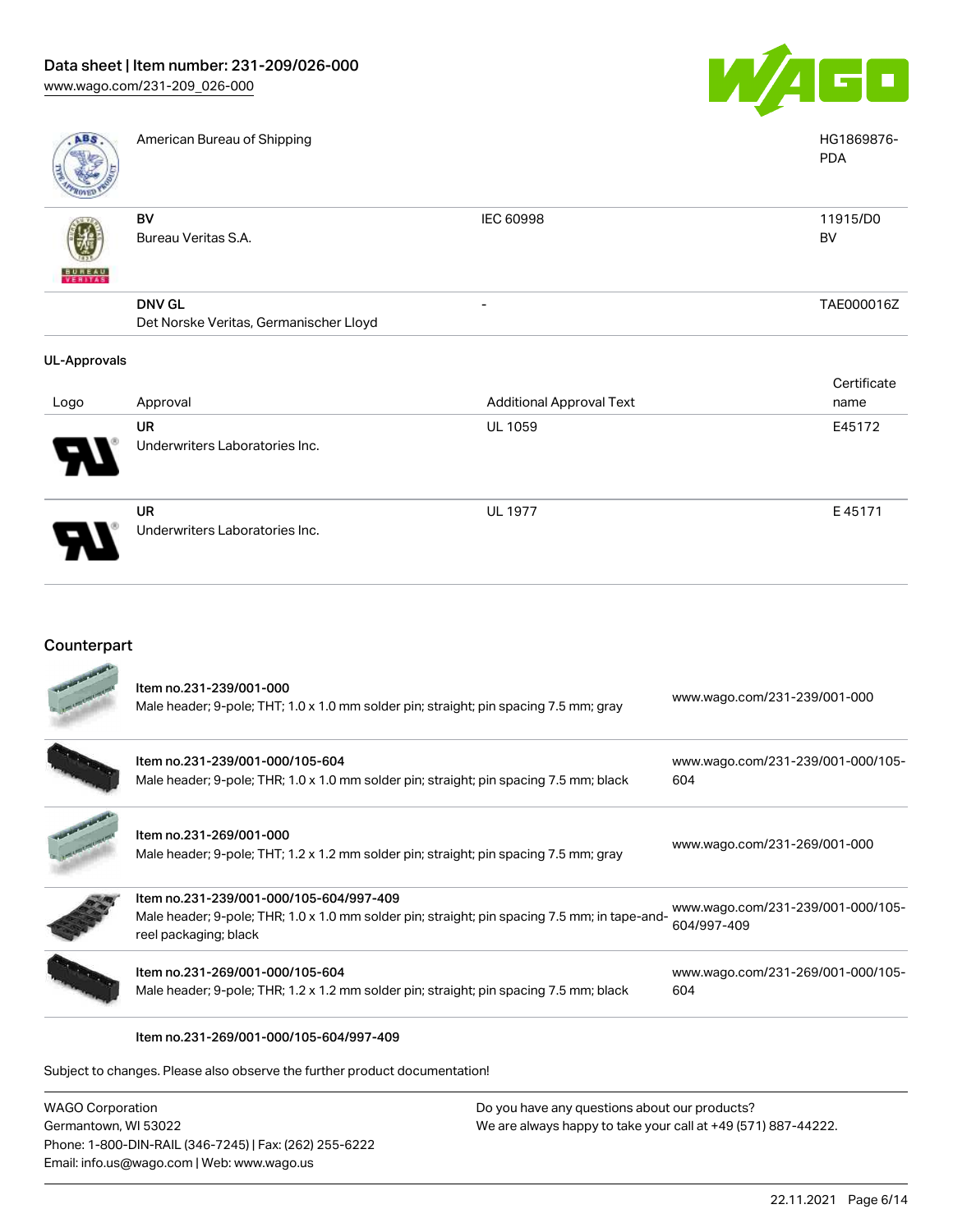



Male header; 9-pole; THR; 1.2 x 1.2 mm solder pin; straight; pin spacing 7.5 mm; in tape-and-[www.wago.com/231-269/001-000/105](https://www.wago.com/231-269/001-000/105-604/997-409) reel packaging; black [604/997-409](https://www.wago.com/231-269/001-000/105-604/997-409)

| Item no.231-839/001-000<br>THT male header; 1.0 x 1.0 mm solder pin; angled; Pin spacing 7.5 mm; 9-pole; gray                                                                                            | www.wago.com/231-839/001-000                     |
|----------------------------------------------------------------------------------------------------------------------------------------------------------------------------------------------------------|--------------------------------------------------|
| Item no.231-839/001-000/105-604<br>THR male header; 1.0 x 1.0 mm solder pin; angled; Pin spacing 7.5 mm; 9-pole; black                                                                                   | www.wago.com/231-839/001-000/105-<br>604         |
| Item no.231-869/001-000<br>THT male header; 1.2 x 1.2 mm solder pin; angled; Pin spacing 7.5 mm; 9-pole; gray                                                                                            | www.wago.com/231-869/001-000                     |
| Item no.231-869/001-000/105-604<br>THR male header; 1.2 x 1.2 mm solder pin; angled; Pin spacing 7.5 mm; 9-pole; black                                                                                   | www.wago.com/231-869/001-000/105-<br>604         |
| Item no.231-839/001-000/105-604/997-409<br>THR male header; 1.0 x 1.0 mm solder pin; angled; in tape-and-reel packaging; Pin spacing<br>7.5 mm; 9-pole; black                                            | www.wago.com/231-839/001-000/105-<br>604/997-409 |
| Item no.231-869/001-000/105-604/997-409<br>THR male header; 1.2 x 1.2 mm solder pin; angled; in tape-and-reel packaging; Pin spacing<br>7.5 mm; 9-pole; black                                            | www.wago.com/231-869/001-000/105-<br>604/997-409 |
| Item no.731-609<br>1-conductor male connector; CAGE CLAMP®; 2.5 mm <sup>2</sup> ; Pin spacing 7.5 mm; 9-pole; 2,50<br>$mm2$ ; gray                                                                       | www.wago.com/731-609                             |
| Item no.232-569/007-000<br>Double pin header; DIN-35 rail mounting; 9-pole; Pin spacing 7.5 mm; gray                                                                                                     | www.wago.com/232-569/007-000                     |
| Item no.731-609/019-000<br>1-conductor male connector; CAGE CLAMP®; 2.5 mm <sup>2</sup> ; Pin spacing 7.5 mm; 9-pole;<br>clamping collar; 2,50 mm <sup>2</sup> ; gray                                    | www.wago.com/731-609/019-000                     |
| Item no.731-609/018-000<br>1-conductor male connector; CAGE CLAMP®; 2.5 mm <sup>2</sup> ; Pin spacing 7.5 mm; 9-pole; Snap-in www.wago.com/731-609/018-000<br>mounting feet; 2,50 mm <sup>2</sup> ; gray |                                                  |
| Item no.731-609/114-000<br>1-conductor male connector; CAGE CLAMP®; 2.5 mm <sup>2</sup> ; Pin spacing 7.5 mm; 9-pole; Snap-in www.wago.com/731-609/114-000<br>flange; $2,50$ mm <sup>2</sup> ; gray      |                                                  |
|                                                                                                                                                                                                          |                                                  |

# Optional accessories

Tools

1

Operating tool

Subject to changes. Please also observe the further product documentation!

WAGO Corporation Germantown, WI 53022 Phone: 1-800-DIN-RAIL (346-7245) | Fax: (262) 255-6222 Email: info.us@wago.com | Web: www.wago.us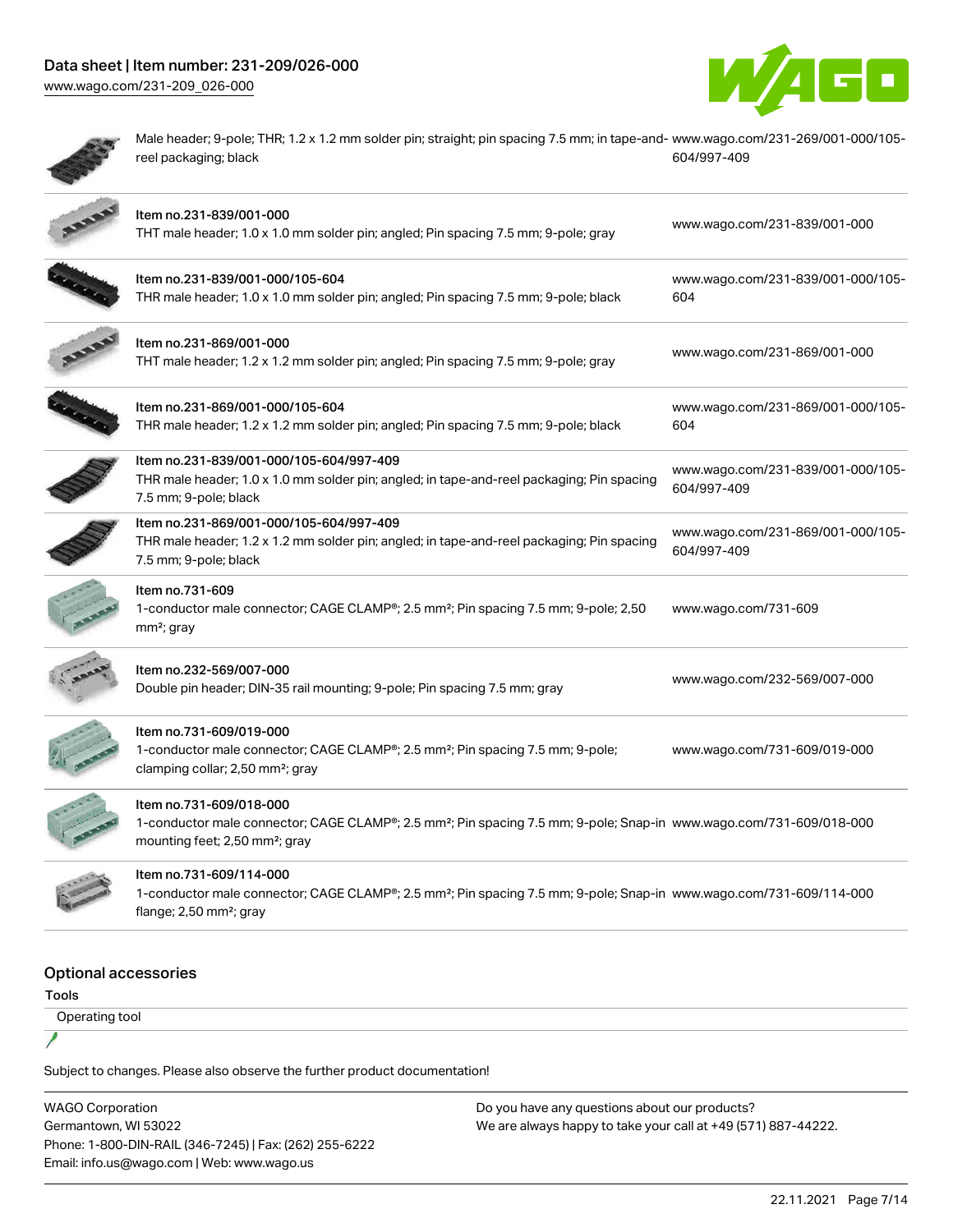

|                                                 | Item no.: 210-657<br>Operating tool; Blade: 3.5 x 0.5 mm; with a partially insulated shaft; short; multicoloured                                                                               |                                                                                                                | www.wago.com/210-657             |
|-------------------------------------------------|------------------------------------------------------------------------------------------------------------------------------------------------------------------------------------------------|----------------------------------------------------------------------------------------------------------------|----------------------------------|
|                                                 | Item no.: 210-720<br>Operating tool; Blade: 3.5 x 0.5 mm; with a partially insulated shaft; multicoloured                                                                                      |                                                                                                                | www.wago.com/210-720             |
|                                                 | Item no.: 231-131<br>Operating tool; made of insulating material; 1-way; loose; white                                                                                                          |                                                                                                                | www.wago.com/231-131             |
|                                                 | Item no.: 231-291<br>Operating tool; made of insulating material; 1-way; loose; red                                                                                                            |                                                                                                                | www.wago.com/231-291             |
| Marking accessories                             |                                                                                                                                                                                                |                                                                                                                |                                  |
| Marking strip                                   |                                                                                                                                                                                                |                                                                                                                |                                  |
|                                                 | Item no.: 210-331/750-202<br>Marking strips; as a DIN A4 sheet; MARKED; 1-16 (100x); Height of marker strip: 2.3 mm/0.091 in; Strip<br>length 182 mm; Horizontal marking; Self-adhesive; white |                                                                                                                | www.wago.com/210-331<br>/750-202 |
|                                                 | Item no.: 210-332/750-020<br>Marking strips; as a DIN A4 sheet; MARKED; 1-20 (80x); Height of marker strip: 3 mm; Strip length 182<br>mm; Horizontal marking; Self-adhesive; white             |                                                                                                                | www.wago.com/210-332<br>/750-020 |
| <b>Testing accessories</b>                      |                                                                                                                                                                                                |                                                                                                                |                                  |
| Testing accessories                             |                                                                                                                                                                                                |                                                                                                                |                                  |
|                                                 | Item no.: 210-136<br>Test plug; 2 mm Ø; with 500 mm cable                                                                                                                                      |                                                                                                                | www.wago.com/210-136             |
|                                                 | Item no.: 231-662<br>Test plugs for female connectors; for 7.5 mm and 7.62 mm pin spacing; 2,50 mm <sup>2</sup> ; light gray                                                                   |                                                                                                                | www.wago.com/231-662             |
| Cover                                           |                                                                                                                                                                                                |                                                                                                                |                                  |
| Cover                                           |                                                                                                                                                                                                |                                                                                                                |                                  |
|                                                 | Item no.: 231-668<br>Lockout caps; for covering unused clamping units; gray                                                                                                                    |                                                                                                                | www.wago.com/231-668             |
| Ferrules                                        |                                                                                                                                                                                                |                                                                                                                |                                  |
| Ferrule                                         |                                                                                                                                                                                                |                                                                                                                |                                  |
|                                                 | Item no.: 216-101<br>Ferrule; Sleeve for 0.5 mm <sup>2</sup> / AWG 22; uninsulated; electro-tin plated; silver-colored                                                                         |                                                                                                                | www.wago.com/216-101             |
|                                                 | Item no.: 216-104<br>Ferrule; Sleeve for 1.5 mm <sup>2</sup> / AWG 16; uninsulated; electro-tin plated; silver-colored                                                                         |                                                                                                                | www.wago.com/216-104             |
|                                                 | Item no.: 216-106<br>Ferrule; Sleeve for 2.5 mm <sup>2</sup> / AWG 14; uninsulated; electro-tin plated; silver-colored                                                                         |                                                                                                                | www.wago.com/216-106             |
|                                                 | Item no.: 216-102<br>Ferrule; Sleeve for 0.75 mm <sup>2</sup> / AWG 20; uninsulated; electro-tin plated; silver-colored                                                                        |                                                                                                                | www.wago.com/216-102             |
|                                                 | Subject to changes. Please also observe the further product documentation!                                                                                                                     |                                                                                                                |                                  |
| <b>WAGO Corporation</b><br>Germantown, WI 53022 | Phone: 1-800-DIN-RAIL (346-7245)   Fax: (262) 255-6222<br>Email: info.us@wago.com   Web: www.wago.us                                                                                           | Do you have any questions about our products?<br>We are always happy to take your call at +49 (571) 887-44222. |                                  |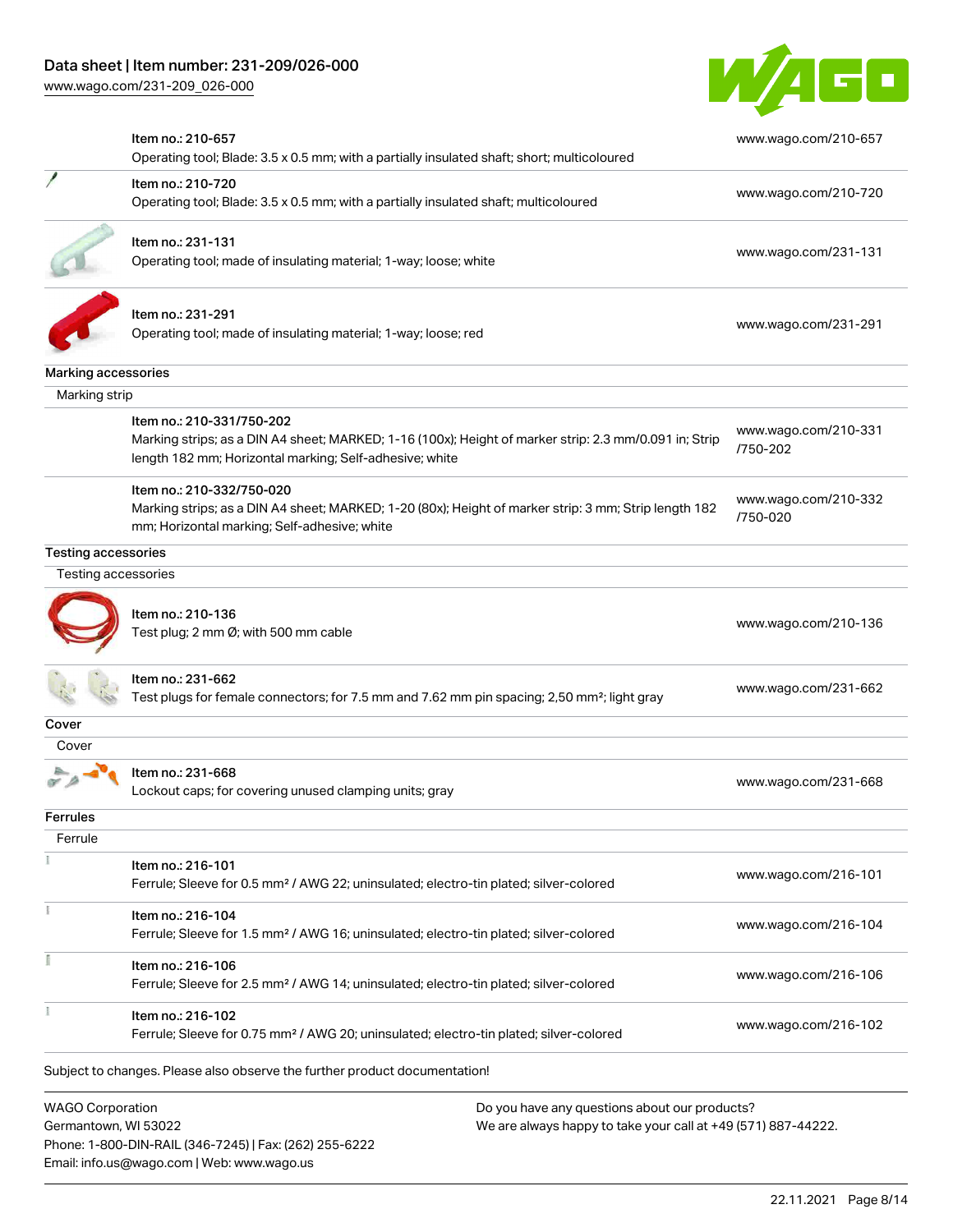# Data sheet | Item number: 231-209/026-000

[www.wago.com/231-209\\_026-000](http://www.wago.com/231-209_026-000)



|               | <b>WAGO Corporation</b><br>Do you have any questions about our products?                                                                                                                          |                      |
|---------------|---------------------------------------------------------------------------------------------------------------------------------------------------------------------------------------------------|----------------------|
|               | Subject to changes. Please also observe the further product documentation!                                                                                                                        |                      |
|               | Item no.: 216-223                                                                                                                                                                                 | www.wago.com/216-223 |
|               | Item no.: 216-201<br>Ferrule; Sleeve for 0.5 mm <sup>2</sup> / 20 AWG; insulated; electro-tin plated; white                                                                                       | www.wago.com/216-201 |
|               | Item no.: 216-144<br>Ferrule; Sleeve for 1.5 mm <sup>2</sup> / AWG 16; uninsulated; electro-tin plated; electrolytic copper; gastight<br>crimped; acc. to DIN 46228, Part 1/08.92; silver-colored | www.wago.com/216-144 |
| 1             | Item no.: 216-204<br>Ferrule; Sleeve for 1.5 mm <sup>2</sup> / AWG 16; insulated; electro-tin plated; black                                                                                       | www.wago.com/216-204 |
|               | Item no.: 216-151<br>Ferrule; Sleeve for 0.25 mm <sup>2</sup> / AWG 24; uninsulated; electro-tin plated                                                                                           | www.wago.com/216-151 |
|               | Item no.: 216-202<br>Ferrule; Sleeve for 0.75 mm <sup>2</sup> / 18 AWG; insulated; electro-tin plated; gray                                                                                       | www.wago.com/216-202 |
|               | Item no.: 216-203<br>Ferrule; Sleeve for 1 mm <sup>2</sup> / AWG 18; insulated; electro-tin plated; red                                                                                           | www.wago.com/216-203 |
|               | Item no.: 216-152<br>Ferrule; Sleeve for 0.34 mm <sup>2</sup> / AWG 24; uninsulated; electro-tin plated                                                                                           | www.wago.com/216-152 |
|               | Item no.: 216-141<br>Ferrule; Sleeve for 0.5 mm <sup>2</sup> / 20 AWG; uninsulated; electro-tin plated; electrolytic copper; gastight<br>crimped; acc. to DIN 46228, Part 1/08.92                 | www.wago.com/216-141 |
|               | Item no.: 216-131<br>Ferrule; Sleeve for 0.25 mm <sup>2</sup> / AWG 24; uninsulated; electro-tin plated; silver-colored                                                                           | www.wago.com/216-131 |
|               | Item no.: 216-143<br>Ferrule; Sleeve for 1 mm <sup>2</sup> / AWG 18; uninsulated; electro-tin plated; electrolytic copper; gastight<br>crimped; acc. to DIN 46228, Part 1/08.92                   | www.wago.com/216-143 |
|               | Item no.: 216-121<br>Ferrule; Sleeve for 0.5 mm <sup>2</sup> / AWG 22; uninsulated; electro-tin plated; silver-colored                                                                            | www.wago.com/216-121 |
|               | Item no.: 216-132<br>Ferrule; Sleeve for 0.34 mm <sup>2</sup> / AWG 24; uninsulated; electro-tin plated                                                                                           | www.wago.com/216-132 |
|               | Item no.: 216-142<br>Ferrule; Sleeve for 0.75 mm <sup>2</sup> / 18 AWG; uninsulated; electro-tin plated; electrolytic copper; gastight<br>crimped; acc. to DIN 46228, Part 1/08.92                | www.wago.com/216-142 |
|               | Item no.: 216-124<br>Ferrule; Sleeve for 1.5 mm <sup>2</sup> / AWG 16; uninsulated; electro-tin plated                                                                                            | www.wago.com/216-124 |
| $\frac{3}{3}$ | Item no.: 216-122<br>Ferrule; Sleeve for 0.75 mm <sup>2</sup> / AWG 20; uninsulated; electro-tin plated; silver-colored                                                                           | www.wago.com/216-122 |
|               | Item no.: 216-123<br>Ferrule; Sleeve for 1 mm <sup>2</sup> / AWG 18; uninsulated; electro-tin plated; silver-colored                                                                              | www.wago.com/216-123 |
|               | Item no.: 216-103<br>Ferrule; Sleeve for 1 mm <sup>2</sup> / AWG 18; uninsulated; electro-tin plated                                                                                              | www.wago.com/216-103 |

Germantown, WI 53022 Phone: 1-800-DIN-RAIL (346-7245) | Fax: (262) 255-6222 Email: info.us@wago.com | Web: www.wago.us

We are always happy to take your call at +49 (571) 887-44222.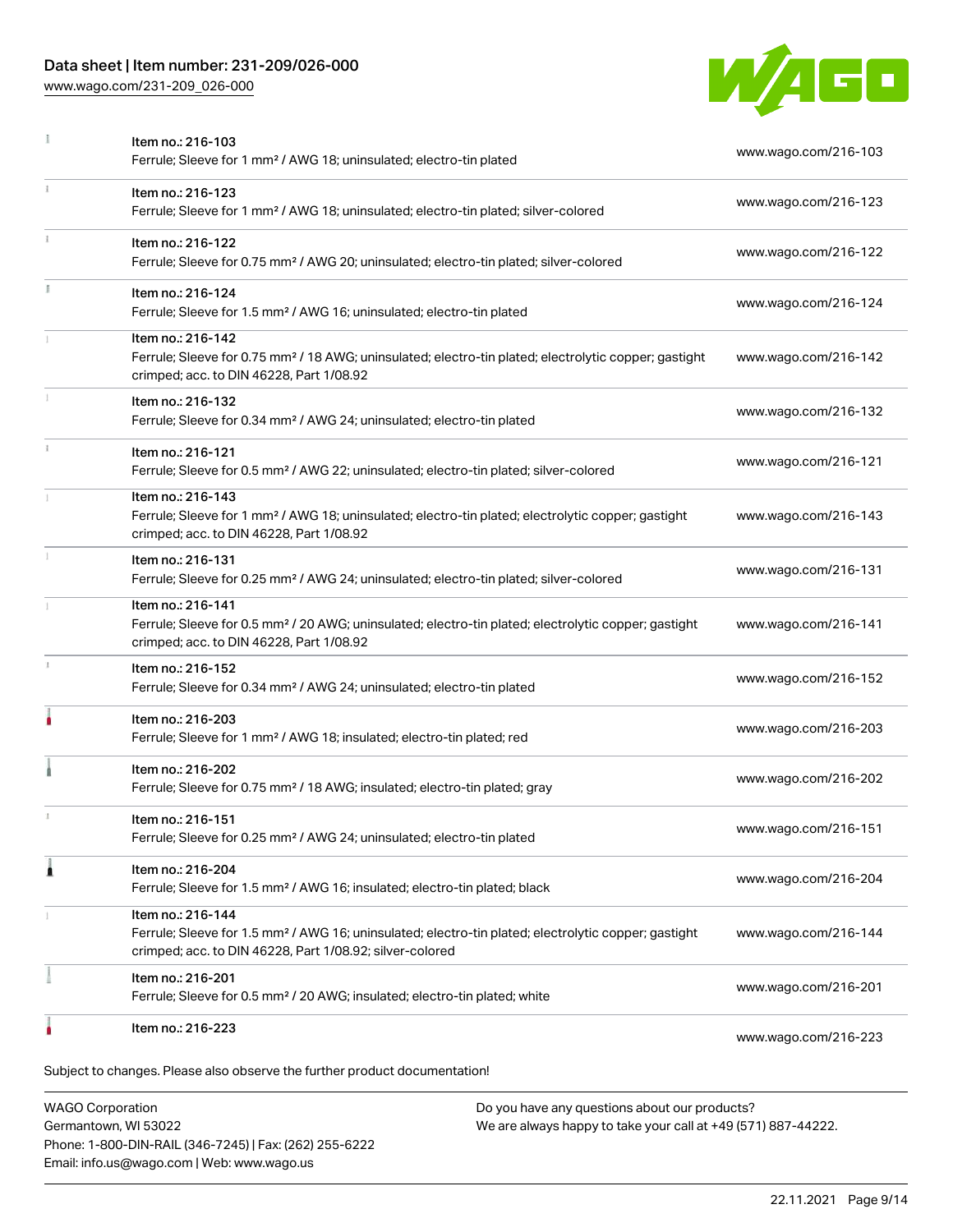

|   | Insulation stop                                                                                                                                                                                         |                      |
|---|---------------------------------------------------------------------------------------------------------------------------------------------------------------------------------------------------------|----------------------|
|   | Insulations stops                                                                                                                                                                                       |                      |
| ۸ | Item no.: 216-302<br>Ferrule; Sleeve for 0.34 mm <sup>2</sup> / 22 AWG; insulated; electro-tin plated; light turquoise                                                                                  | www.wago.com/216-302 |
|   | Item no.: 216-322<br>Ferrule; Sleeve for 0.34 mm <sup>2</sup> / 22 AWG; insulated; electro-tin plated; green                                                                                            | www.wago.com/216-322 |
|   | Item no.: 216-321<br>Ferrule; Sleeve for 0.25 mm <sup>2</sup> / AWG 24; insulated; electro-tin plated; yellow                                                                                           | www.wago.com/216-321 |
|   | Item no.: 216-301<br>Ferrule; Sleeve for 0.25 mm <sup>2</sup> / AWG 24; insulated; electro-tin plated; yellow                                                                                           | www.wago.com/216-301 |
|   | Item no.: 216-262<br>Ferrule; Sleeve for 0.75 mm <sup>2</sup> / 18 AWG; insulated; electro-tin plated; electrolytic copper; gastight<br>crimped; acc. to DIN 46228, Part 4/09.90; gray                  | www.wago.com/216-262 |
|   | Item no.: 216-284<br>Ferrule; Sleeve for 1.5 mm <sup>2</sup> / AWG 16; insulated; electro-tin plated; electrolytic copper; gastight<br>crimped; acc. to DIN 46228, Part 4/09.90; black                  | www.wago.com/216-284 |
|   | Item no.: 216-264<br>Ferrule; Sleeve for 1.5 mm <sup>2</sup> / AWG 16; insulated; electro-tin plated; electrolytic copper; gastight<br>crimped; acc. to DIN 46228, Part 4/09.90; black                  | www.wago.com/216-264 |
|   | Item no.: 216-263<br>Ferrule; Sleeve for 1 mm <sup>2</sup> / AWG 18; insulated; electro-tin plated; electrolytic copper; gastight crimped; www.wago.com/216-263<br>acc. to DIN 46228, Part 4/09.90; red |                      |
| Â | Item no.: 216-244<br>Ferrule; Sleeve for 1.5 mm <sup>2</sup> / AWG 16; insulated; electro-tin plated; electrolytic copper; gastight<br>crimped; acc. to DIN 46228, Part 4/09.90; black                  | www.wago.com/216-244 |
|   | Item no.: 216-243<br>Ferrule; Sleeve for 1 mm <sup>2</sup> / AWG 18; insulated; electro-tin plated; electrolytic copper; gastight crimped; www.wago.com/216-243<br>acc. to DIN 46228, Part 4/09.90; red |                      |
| ٨ | Item no.: 216-224<br>Ferrule; Sleeve for 1.5 mm <sup>2</sup> / AWG 16; insulated; electro-tin plated; black                                                                                             | www.wago.com/216-224 |
|   | Item no.: 216-221<br>Ferrule; Sleeve for 0.5 mm <sup>2</sup> / 20 AWG; insulated; electro-tin plated; white                                                                                             | www.wago.com/216-221 |
|   | Item no.: 216-222<br>Ferrule; Sleeve for 0.75 mm <sup>2</sup> / 18 AWG; insulated; electro-tin plated; gray                                                                                             | www.wago.com/216-222 |
|   | Item no.: 216-242<br>Ferrule; Sleeve for 0.75 mm <sup>2</sup> / 18 AWG; insulated; electro-tin plated; electrolytic copper; gastight<br>crimped; acc. to DIN 46228, Part 4/09.90; gray                  | www.wago.com/216-242 |
|   | Item no.: 216-241<br>Ferrule; Sleeve for 0.5 mm <sup>2</sup> / 20 AWG; insulated; electro-tin plated; electrolytic copper; gastight<br>crimped; acc. to DIN 46228, Part 4/09.90; white                  | www.wago.com/216-241 |
|   | Ferrule; Sleeve for 1 mm <sup>2</sup> / AWG 18; insulated; electro-tin plated; red                                                                                                                      |                      |

Subject to changes. Please also observe the further product documentation!

WAGO Corporation Germantown, WI 53022 Phone: 1-800-DIN-RAIL (346-7245) | Fax: (262) 255-6222 Email: info.us@wago.com | Web: www.wago.us Do you have any questions about our products? We are always happy to take your call at +49 (571) 887-44222.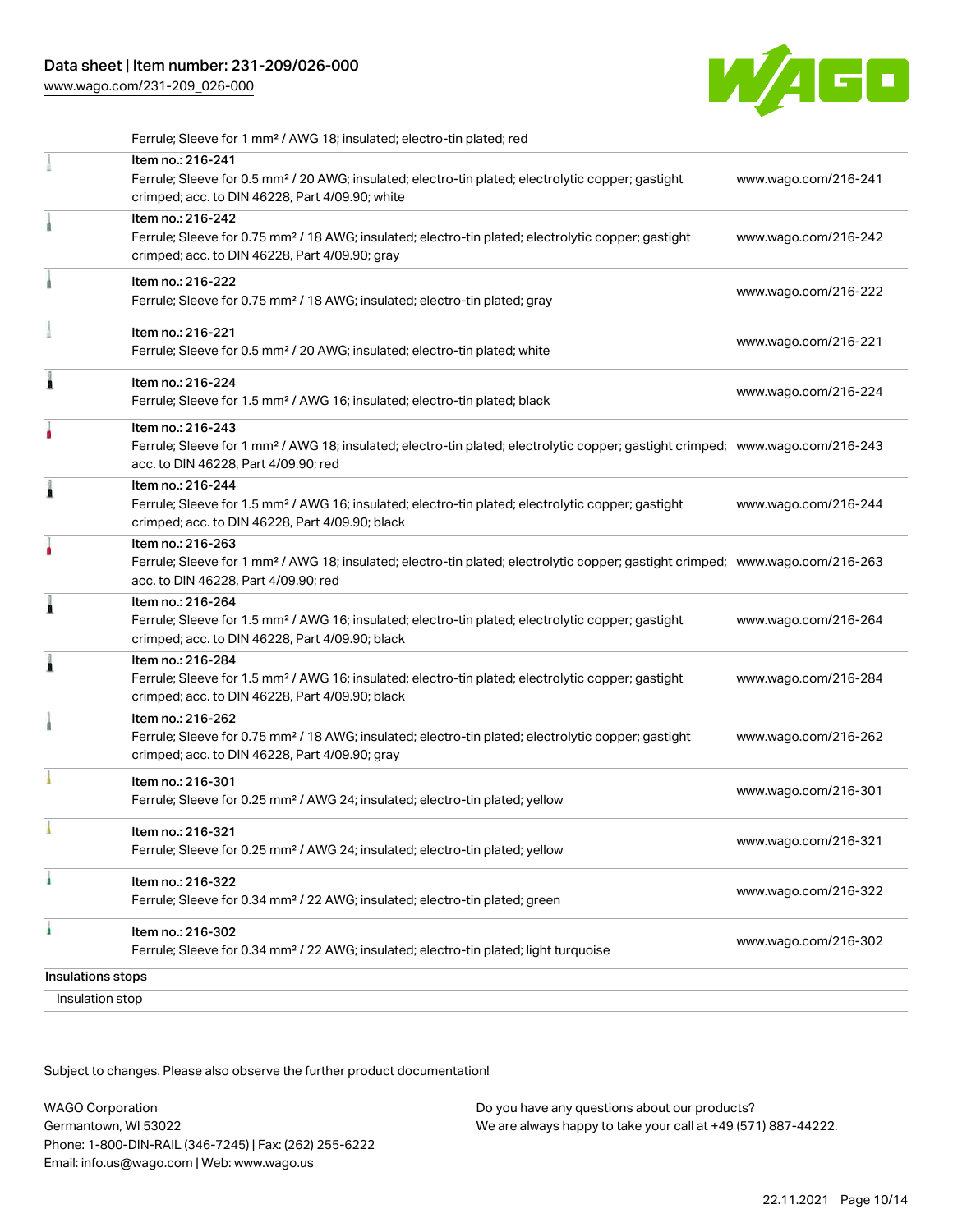

| LEEEE                                                   | Item no.: 231-673<br>Insulation stop; 0.08-0.2 mm <sup>2</sup> / 0.2 mm <sup>2</sup> "s"; white                                                  |            |               | www.wago.com/231-673 |
|---------------------------------------------------------|--------------------------------------------------------------------------------------------------------------------------------------------------|------------|---------------|----------------------|
|                                                         | Item no.: 231-674<br>Insulation stop; 0.25 - 0.5 mm <sup>2</sup> ; light gray                                                                    |            |               | www.wago.com/231-674 |
|                                                         | Item no.: 231-675<br>Insulation stop; 0.75 - 1 mm <sup>2</sup> ; dark gray                                                                       |            |               | www.wago.com/231-675 |
| <b>Downloads</b><br>Documentation                       |                                                                                                                                                  |            |               |                      |
| <b>Additional Information</b><br>Technical explanations |                                                                                                                                                  | 2019 Apr 3 | pdf<br>2.0 MB | Download             |
| <b>CAD files</b><br>CAD data                            |                                                                                                                                                  |            |               |                      |
|                                                         | 2D/3D Models 231-209/026-000                                                                                                                     |            | <b>URL</b>    | Download             |
| <b>CAE</b> data                                         |                                                                                                                                                  |            |               |                      |
|                                                         | EPLAN Data Portal 231-209/026-000                                                                                                                |            | <b>URL</b>    | Download             |
|                                                         | ZUKEN Portal 231-209/026-000                                                                                                                     |            | <b>URL</b>    | Download             |
|                                                         | EPLAN Data Portal 231-209/026-000                                                                                                                |            | <b>URL</b>    | Download             |
|                                                         | <b>Environmental Product Compliance</b>                                                                                                          |            |               |                      |
| <b>Compliance Search</b>                                |                                                                                                                                                  |            |               |                      |
| $2,50$ mm <sup>2</sup> ; gray                           | Environmental Product Compliance 231-209/026-000<br>1-conductor female connector; CAGE CLAMP®; 2.5 mm <sup>2</sup> ; Pin spacing 7.5 mm; 9-pole; |            | <b>URL</b>    | Download             |

Subject to changes. Please also observe the further product documentation!

WAGO Corporation Germantown, WI 53022 Phone: 1-800-DIN-RAIL (346-7245) | Fax: (262) 255-6222 Email: info.us@wago.com | Web: www.wago.us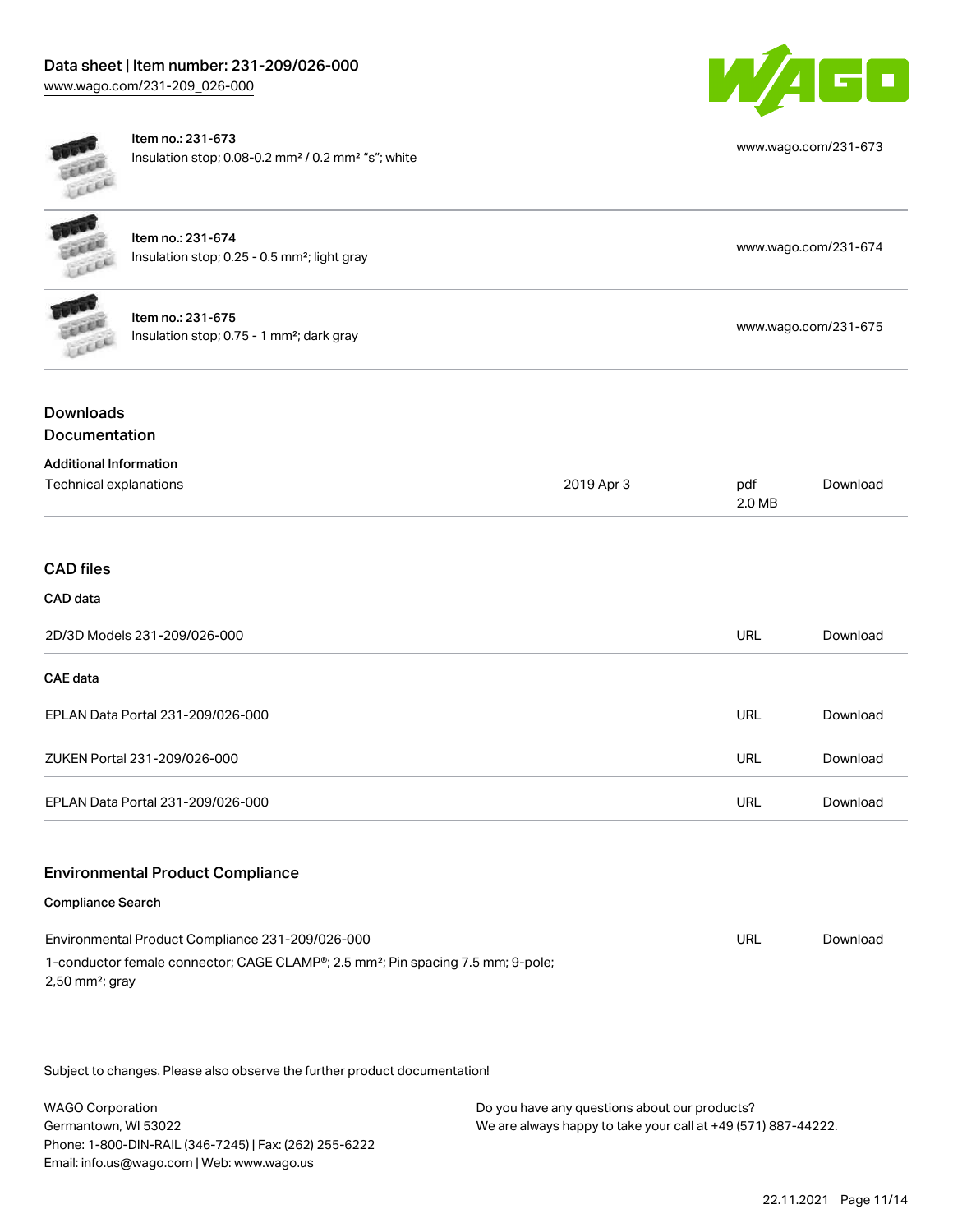

### Installation Notes



Inserting a conductor via 3.5 mm screwdriver – CAGE CLAMP® actuation parallel to conductor entry.



Inserting a conductor via 3.5 mm screwdriver – CAGE CLAMP® actuation perpendicular to conductor entry.



Inserting a conductor into CAGE CLAMP® unit via operating lever (231-291).



Inserting a conductor via operating tool.



Coding a female connector by removing coding finger(s).

Subject to changes. Please also observe the further product documentation!

WAGO Corporation Germantown, WI 53022 Phone: 1-800-DIN-RAIL (346-7245) | Fax: (262) 255-6222 Email: info.us@wago.com | Web: www.wago.us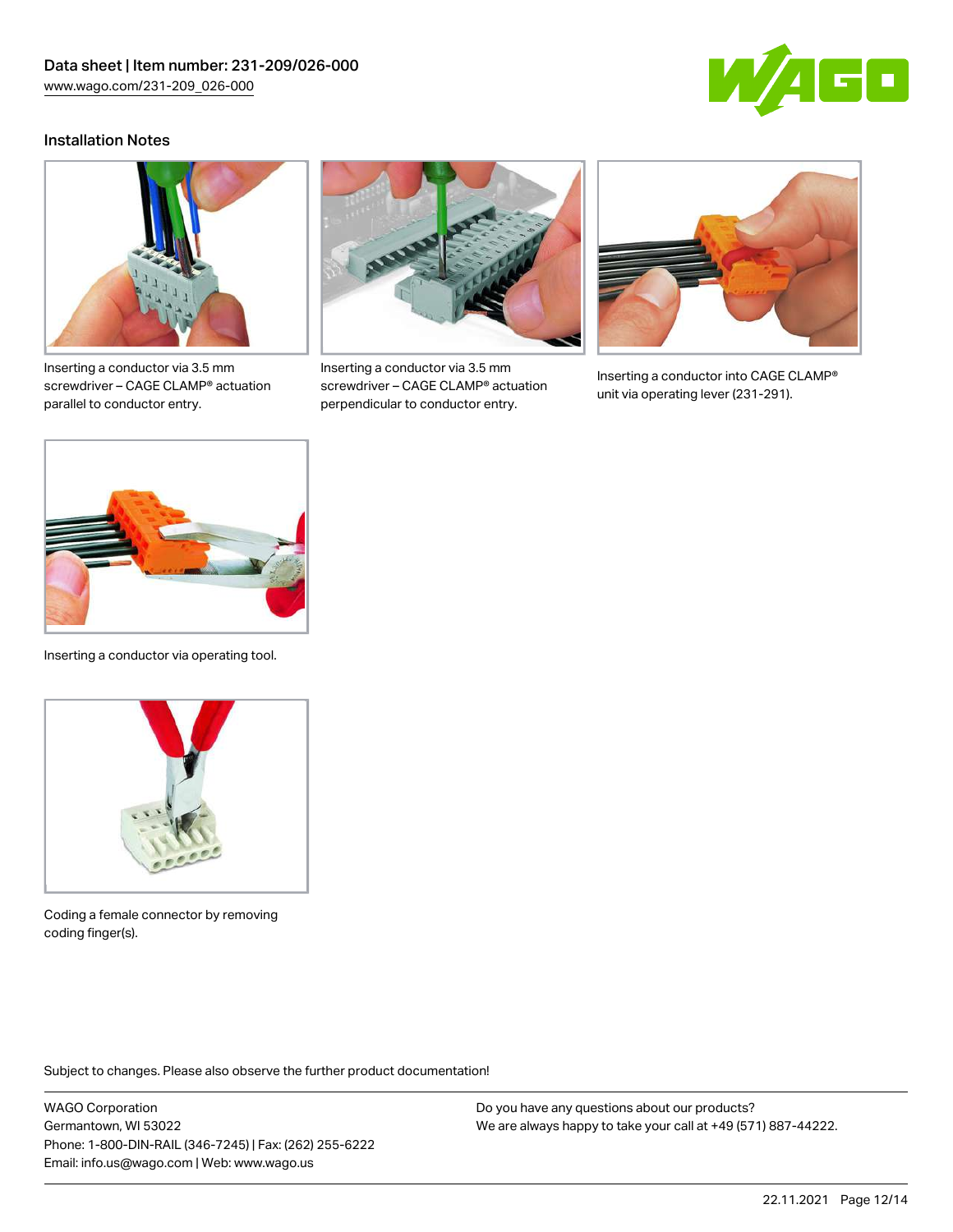



Testing – female connector with CAGE CLAMP®

Integrated test ports for testing perpendicular to conductor entry via 2 or 2.3 mm Ø test plug

Installation



Male connector with strain relief plate



Strain relief housing shown with a male connector equipped with CAGE CLAMP®

Marking

Subject to changes. Please also observe the further product documentation!

WAGO Corporation Germantown, WI 53022 Phone: 1-800-DIN-RAIL (346-7245) | Fax: (262) 255-6222 Email: info.us@wago.com | Web: www.wago.us